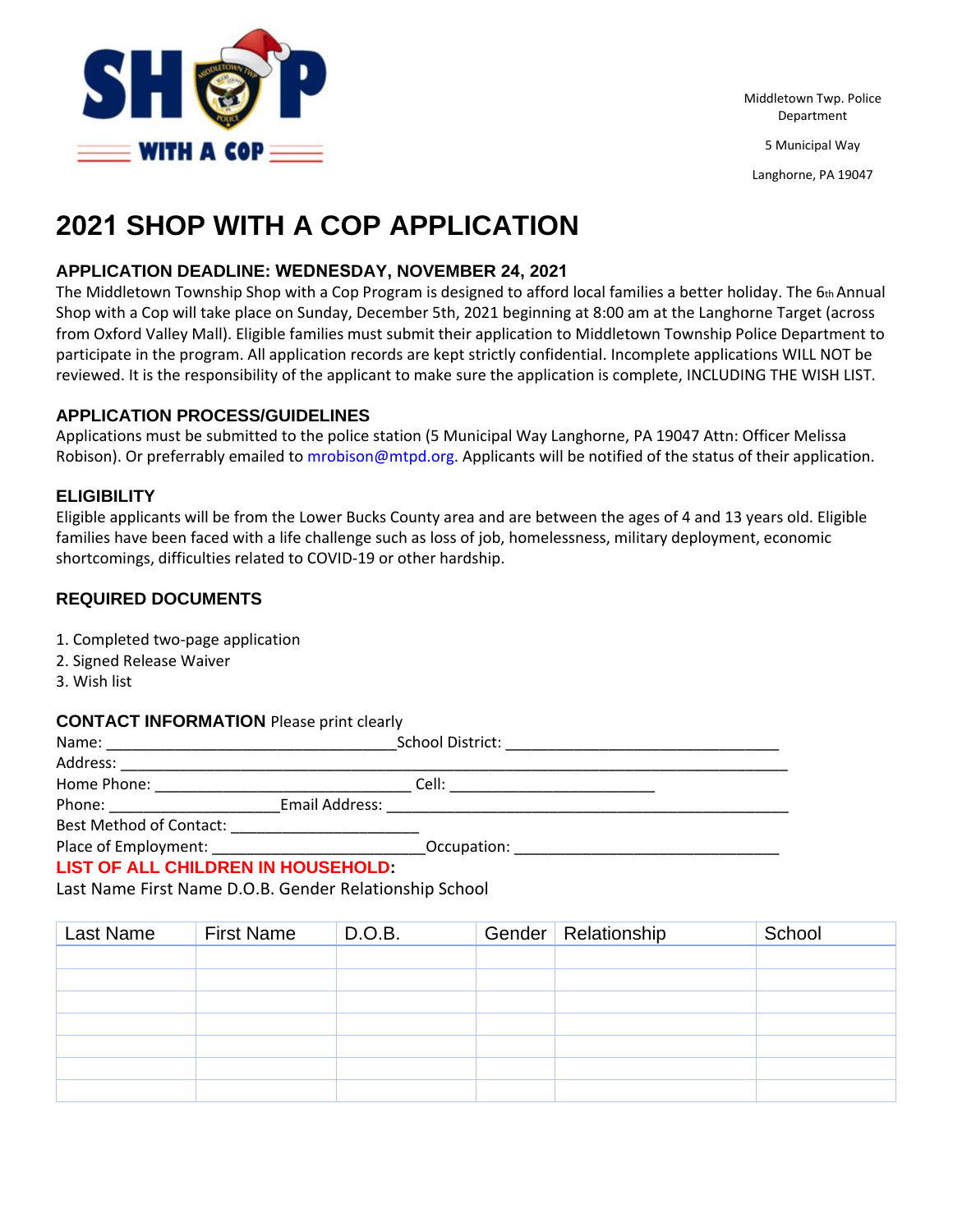

Middletown Twp. Police Department

5 Municipal Way

Langhorne, PA 19047

| <b>PLEASE CHECK ALL THAT APPLIES:</b>                 |                                                                                           |                                                                          |  |  |
|-------------------------------------------------------|-------------------------------------------------------------------------------------------|--------------------------------------------------------------------------|--|--|
| o Loss of employment for parent/guardian              |                                                                                           |                                                                          |  |  |
| o Recent loss of a loved one                          |                                                                                           |                                                                          |  |  |
| <b>O Military Family</b>                              |                                                                                           |                                                                          |  |  |
| o Immediate household family member is in poor health |                                                                                           |                                                                          |  |  |
| O Foster Care / Adoption                              |                                                                                           |                                                                          |  |  |
| <b>O</b> Homelessness                                 |                                                                                           |                                                                          |  |  |
| o Incarceration of parent/guardian                    |                                                                                           |                                                                          |  |  |
| O Financial Hardship                                  |                                                                                           |                                                                          |  |  |
|                                                       | o Hardship directly related to the COVID-19 pandemic                                      |                                                                          |  |  |
|                                                       |                                                                                           |                                                                          |  |  |
| If yes, what programs have you applied for?           | WHO REFERED YOU TO THE SHOP WITH A COP PROGRAM? ________________________________          | HAVE YOU APPLIED FOR ASSISTANCE FROM OTHER HOLIDAY HELP PROGRAMS? Yes No |  |  |
| knowledge.                                            | I certify that the information on this application is true and complete to the best of my |                                                                          |  |  |
|                                                       |                                                                                           |                                                                          |  |  |
| For Township Use Only:                                |                                                                                           |                                                                          |  |  |
|                                                       | _____ Assistance Approved _____ Number of Children Approved _____ Assistance Denied       |                                                                          |  |  |
|                                                       |                                                                                           |                                                                          |  |  |
|                                                       |                                                                                           |                                                                          |  |  |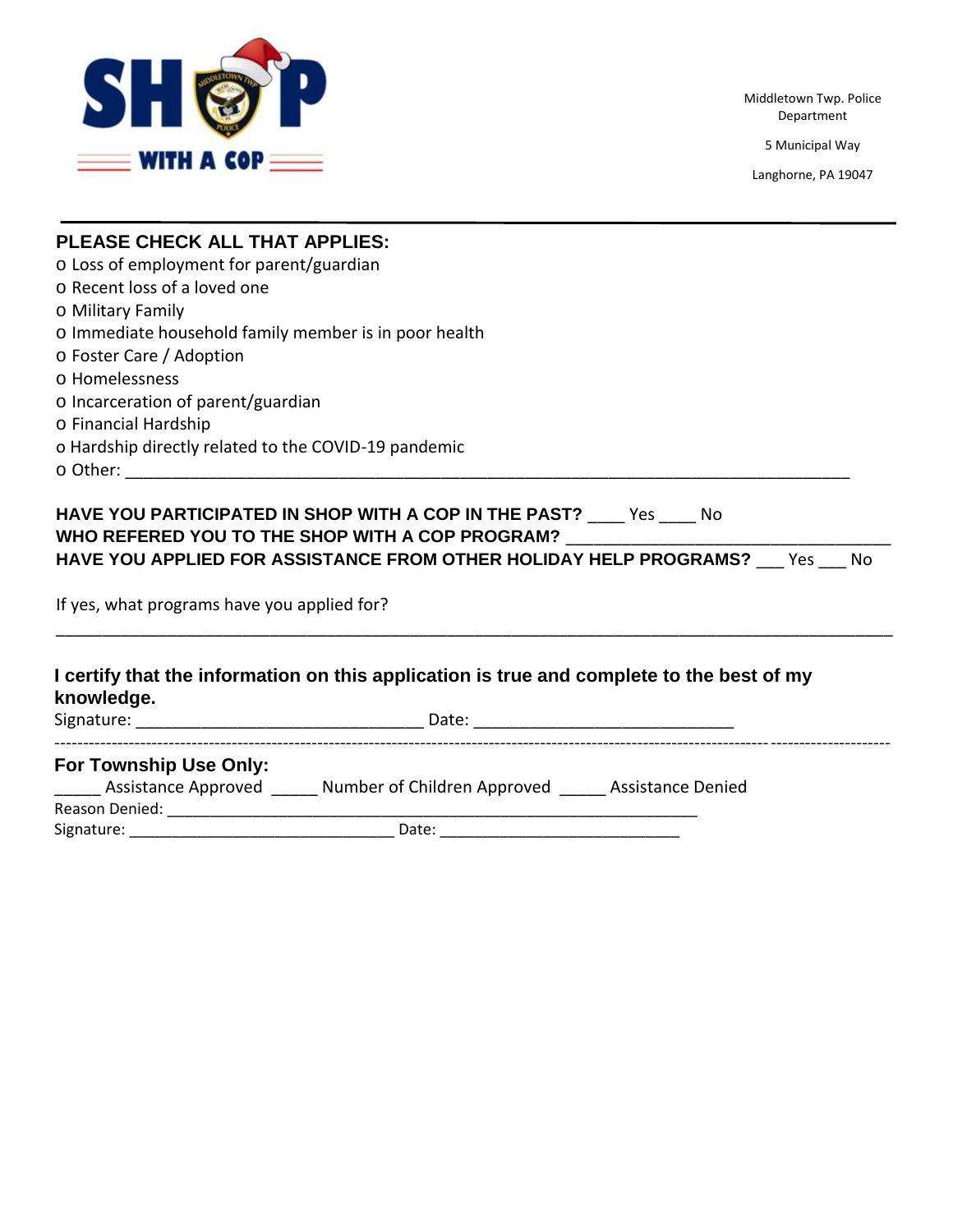

Middletown Twp. Police Department

5 Municipal Way

Langhorne, PA 19047

### **MIDDLETOWN TOWNSHIP POLICE DEPARTMENT IN PARTNERSHIP WITH SURROUNDING LAW ENFORCEMENT AGENCIES PARTICIPANT RELEASE, DISCHARGE, WAIVER AND COVENANT NOT TO SUE**

**Release from liability and covenant not to sue**. Each Participant and his/her parent or guardian agrees, for itself and its personal representatives, executors, administrators, heirs, next of kin and assigns, to release and discharge the Program (Middletown Twp Police Department, Lower Southampton Police Department, Newtown Township, Newtown Borough, any other participating Police Departments, sponsors, and promoters of any and all programs or any part thereof and each of their respective parents, subsidiaries, partnerships, stockholders, owners, governors, partners and other affiliates, and each officer, director, governor, shareholder, employee, other official, representative and agent of each of the foregoing, and all of the foregoing's respective successors and assigns), from, and waive in respect of each and covenant not to sue any for, any and all liabilities, losses, damages, costs, expenses (including but not limited to attorneys' fees and expenses), causes of action, suits and claims of any nature whatsoever, arising from, based upon or relating to personal injury or death to, or damage to or loss of property of, the Participant or his/her parent or guardian sustained in connection with the Participant's participation in the program or travel to or from the program's center. Such release, discharge, waiver and covenant not to sue shall include, but not be limited to, any and all such liabilities cause in whole or in part by the negligence of any in connection with such involvement with the program.

**Participant assumes Risk**. Each Participant and his/her parent or guardian is aware of and understands the inherent risks and dangers, and the potential for injury that exists when participating in such activities with the program, and agrees to assume all risk of and responsibility for personal injury or death to, or damage to or loss of property of, the Participant arising from, based upon or relating to Participant's participation in the program. Such assumption of risk includes, but is not limited to, any personal injury or death, or damage to or loss of property, arising from, based upon or relating to the lack of skill of any participant, the improper conduct of any Participant and the acts or omissions of any supervisory person involved with program, and any personal injury or death, or damage to or loss of property, caused in whole or in part by the negligence of any affiliate of the Program. Each Participant and his/her parent or guardian understands and agrees that, in the event of any injury to Participant, the Program will not be responsible for any decisions relating to medical treatment for Participant nor for such treatment as may be required.

**Right of Publicity**. Participation in the program shall constitute permission to use the name, likeness or any other identification of the Participant for advertising, publicity, instructional or any other purposes in connection with the program, without compensation to or right of prior review or approval by the Participant or his/her parent or guardian. Participant and his/her parent or guardian agrees, for itself and its personal representatives, executors, administrators, heirs, next of kin and assigns, to release, discharge, and not to sue the Program, from any and all liabilities arising from, based upon or relating to any claim for invasion of privacy, violation of right of publicity, defamation or appropriation, or any similar claim, in connection with any such use. This also includes that the child will or could be photographed for the purpose of this Program.

**Representations**. By signing below, each Participant and his/her parent or guardian states that he/she understands and agrees to the above and that the Participant is in good physical and mental condition, to participate in the program and is not subject to any medical condition that poses or may pose any risk or harm or disability to others.

| Name of Participant                        | Name of Participant                    |
|--------------------------------------------|----------------------------------------|
| Name of Participant                        | Name of Participant                    |
| Name of Participant                        | Name of Participant                    |
| Parent or Guardian Signature (Please sign) | Parent or Guardian Name (Please print) |